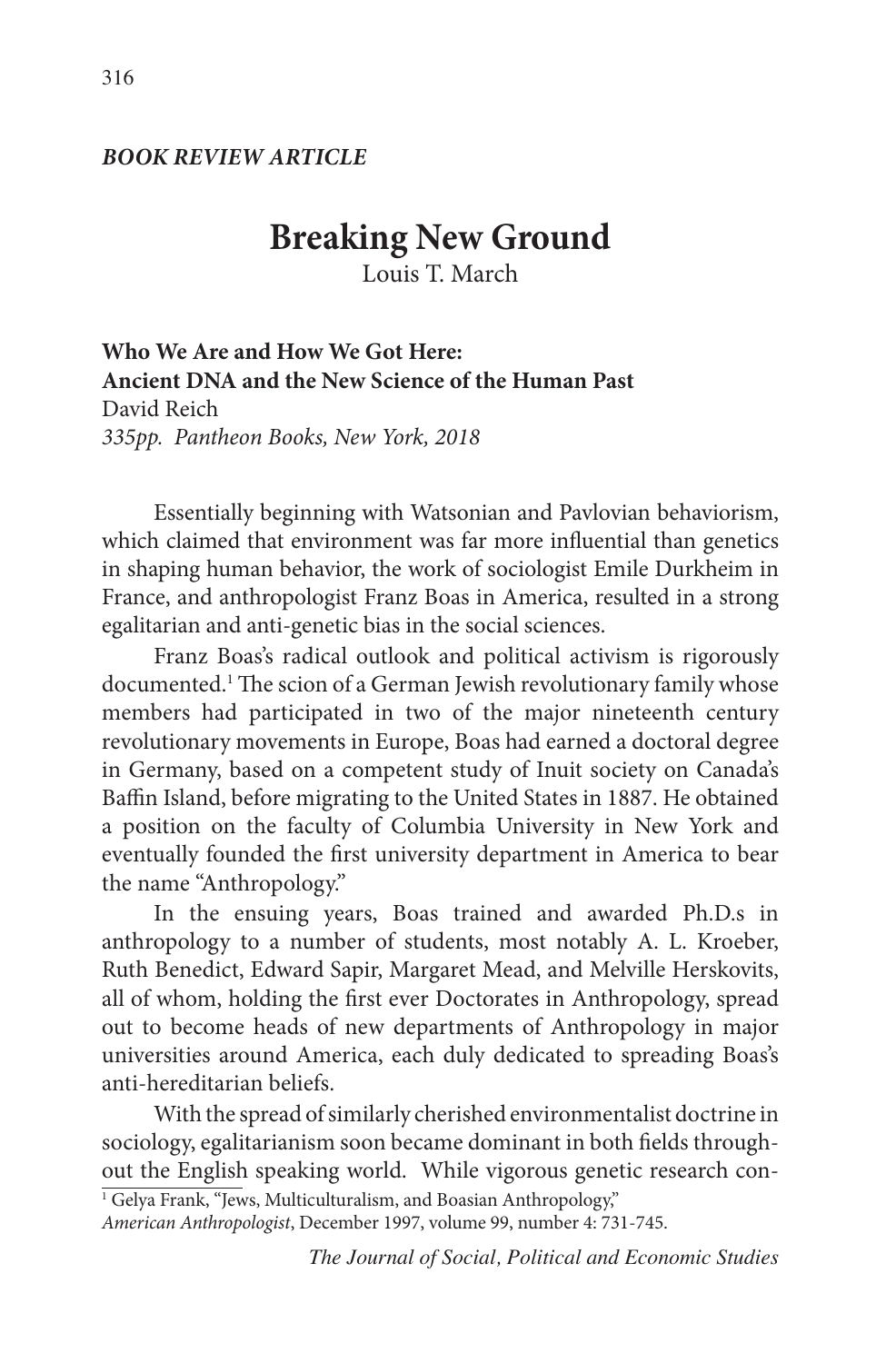#### **Book Review Article: Breaking New Ground** 317

tinued in continental Europe, egalitarianism prevailed after World War II in both the political and academic spheres of influence. It shaped, for example, the politically biased framework of the 1949 UNESCO *Statement on Race*, whose author, Ashley Montagu, was a graduate student of Boas at Columbia University.

Indeed, it is only in the last few decades that expanding research in medicine has led to advances in genetics, and eventually to the recognition of the dominant role of genes in shaping human behavior. This has been furthered by geneticists at Germany's Max Planck Institute and Harvard University, who have extracted DNA from human and proto-human fossil remains dating back some 400,000 years.

David Reich's *Who We Are and How We Got Here* explores the microcosm of ancient DNA and what it reveals: The human genome "contains within it the history of our species." Reich and his colleagues have been able to pinpoint with precise accuracy genetic ancestral differences—for example, the percentage of European and West African ancestry—from an individual's DNA. Simply put, human mental and physical differences are grounded in genetics, going back through evolutionary selection to the earliest formation of human populations. The newfound ability to analyze ancient DNA has eviscerated more than a few assumptions about human origins; it also reveals how the academic egalitarians were abysmally wrong, and how genetic factors define the physical and mental capacities. While his overall outlook is egalitarian as a political ideal, Reich above all remains steadfast as a dedicated scientist, condemning the extreme egalitarianism of activist academics such as Montagu and Richard Lewontin.

In his devotion to genetic research, Professor Reich converted his laboratory at Harvard Medical School into a virtual "factory" for the study of not just DNA but also of ancient human and proto-human DNA. The vigor and scope of his mission has led to his work being characterized as a call to arms, a Manhattan Project for the study of DNA. The ground-breaking work he and his colleagues have undertaken has vastly increased our understanding of the migration of populations. His book brings the fruits of scientific research out of the laboratory to the general reader. Indeed, it is a boon to the popular understanding of science, an engaging exposé of the latest research in genetics for the intellectually curious.

Kudos to Dr. Reich for producing such an insightful and comprehensive treatment of this entirely new and groundbreaking scientific

*Volume 43, Number 3 & 4, Fall & Winter 2018*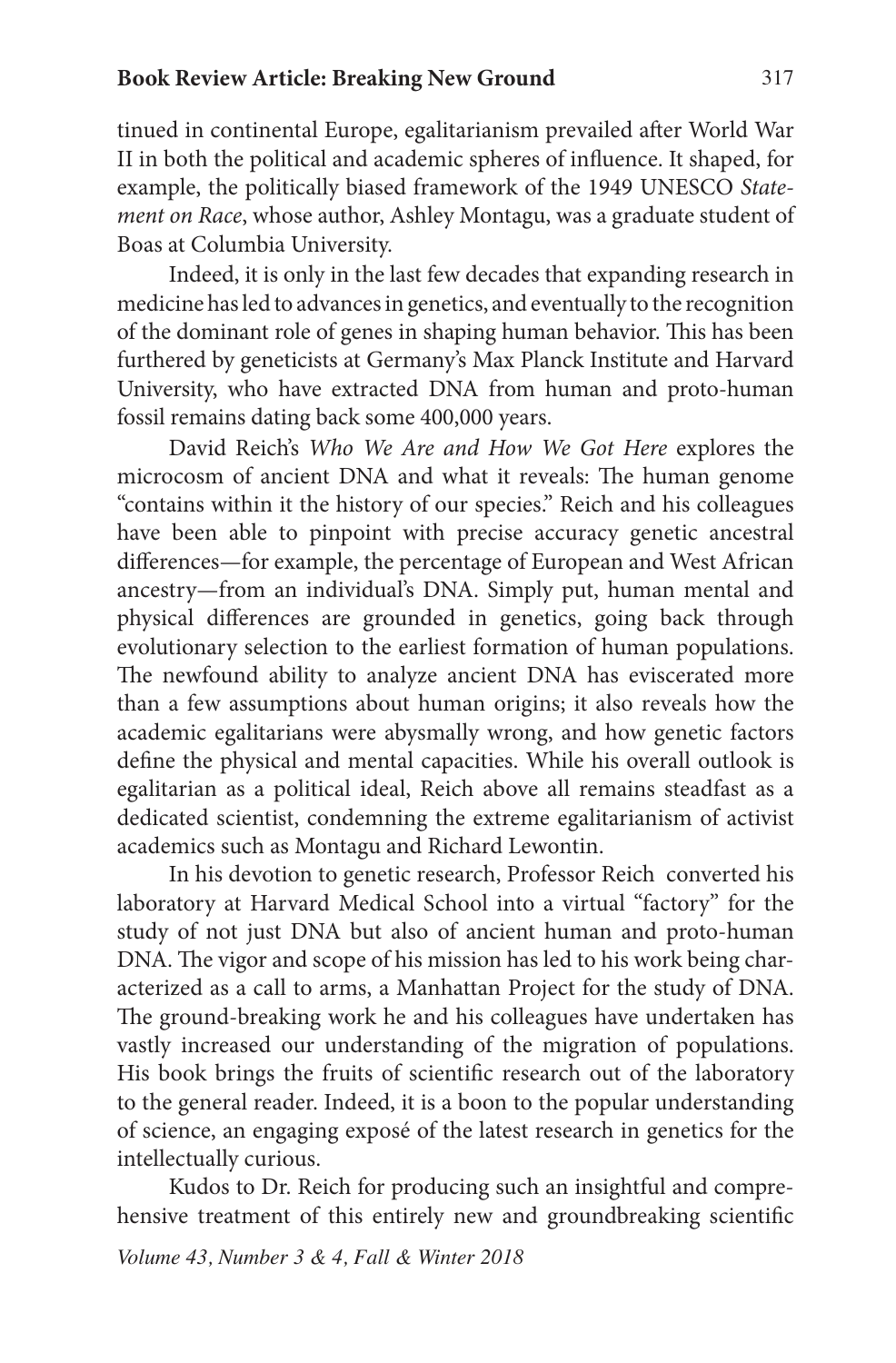frontier. It is a shot heard round the world: reverberations of this volume are still unfolding. Nothing is more apt about the book than its title, *Who We Are and How We Got Here.* To fully understand the profound, perhaps epochal significance of this work, it is helpful to examine "where we are and how we got here" in the study of human differences.

## **Similar and Different**

To a degree, all people are alike. The Bantu, Navaho, Icelander, Hmong, Portuguese and Chinese share a common species, Homo sapiens. Nonetheless the bands, tribes, clans, castes, ethnicities, races, nations, cultures and civilizations that comprise our species subtly, substantively and decisively differentiate mankind. Thus all people are different. Human differences inspire us to creativity, cooperation, conflict, and accommodation. They are the driving force of history.

> Strange it is that our bloods, of colour, weight and heat, pour'd all together, Would quite confound distinction, yet stand off In differences so mighty. —*All's Well that Ends Well*, act 2, sc. 3

Wherefore the differences within our species? The vast array of human physical, cognitive and behavioral traits are a fact of life. Children resemble their parents. This is inborn, leading us to conclude that human differences are biological in origin. Through the millennia ideas of inborn traits (and therefore biological inheritance) were taken for granted in virtually all societies. No laboratory was necessary to determine "like father like son." Yet there was no *clinical* proof. That has changed, thanks to the valuable research of the many scientists who preceded Dr. Reich and colleagues. It has been a long time coming.

In the mid-1800s a young Augustinian friar preoccupied himself with experiments breeding green and yellow peas. Gregor Mendel's work launched a revolution: he inadvertently discovered the science of genetics. A few years later, Swiss chemist Friedrich Miescher identified nuclein inside the nuclei of human white blood cells. Nuclein became known as "nucleic acid, and later as "deoxyribonucleic acid," or "DNA."

Guided by genetics, the study of human differences and the races of man began in earnest. Perhaps the high point was in the period following World War I. As Western Civilization was reeling from the effects of war, revolution, epidemics, and instability, a leading scholar concluded:

The revolutionary unrest which to-day afflicts the entire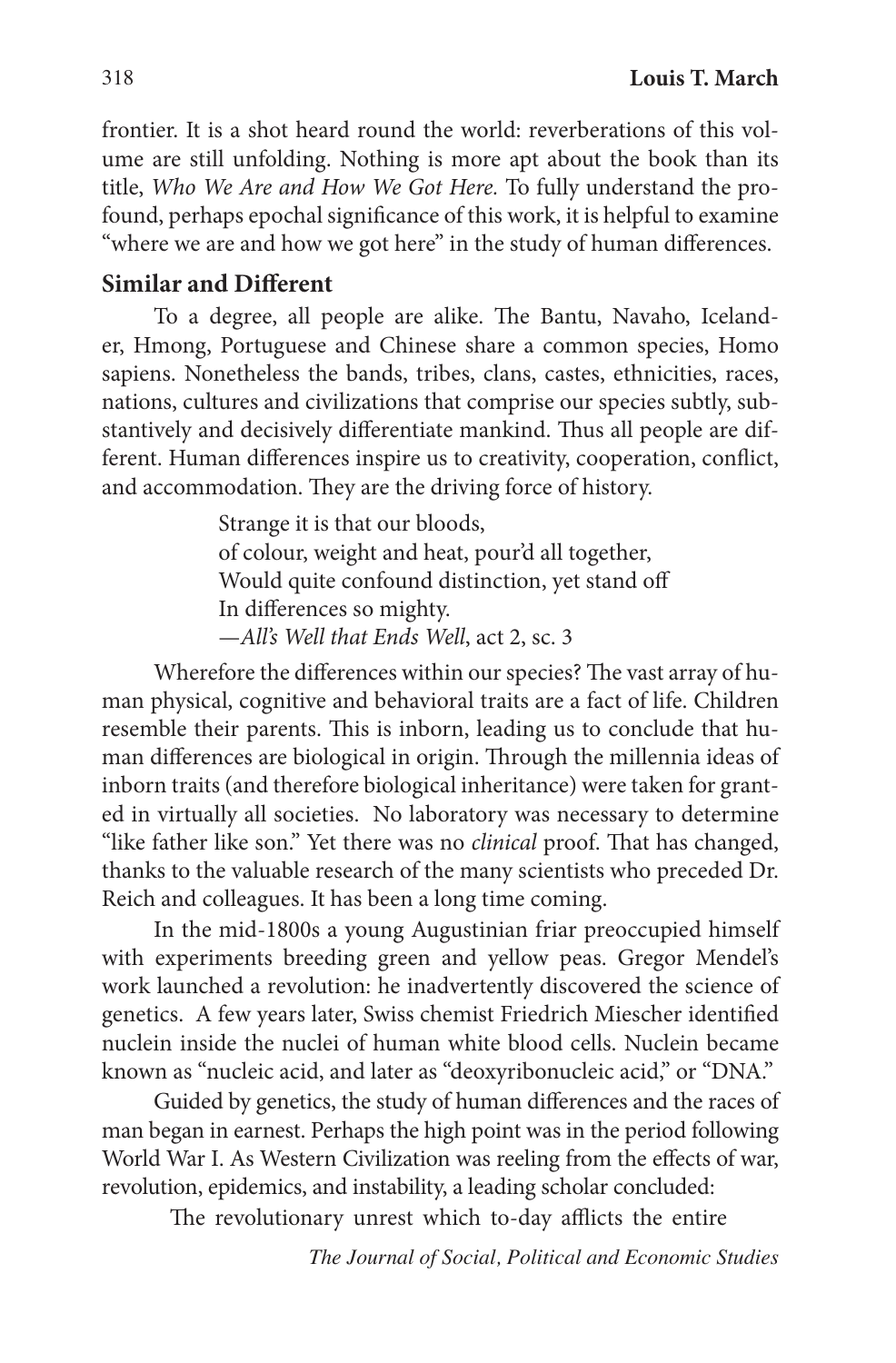world goes far deeper than is generally supposed. Its root cause is not Russian Bolshevik propaganda, nor the late war, nor the French Revolution, but a process of racial impoverishment, which destroyed the great civilizations of the past and which threatens to destroy our own.

—T. Lothrop Stoddard, March 20, 1922, Preface to *The Revolt Against Civilization*

Today these are fighting words, surely to arouse the ire of cognoscenti at Dr. Stoddard's alma mater, Harvard University (and elsewhere). In 1922 they were seen as groundbreaking—a considered assessment of the world situation by a preeminent American scholar, an individual who, among other things, predicted "Japan's rise as a major power; a war between Japan and the U.S.; a second war in Europe; the overthrowing of European colonial empires in Africa and Asia … and the rise of extremist Islamism…." (*Wikipedia* on Stoddard)

Much ink has been spilled over what Dr. Stoddard meant by "racial impoverishment." After the Second World War, "racial science" was largely discarded, though the study of DNA quietly progressed. As previously mentioned, the American scientific community led the way in embracing egalitarianism, which Reich refers to as the "orthodoxy." Nurture was portrayed as decidedly more determinative than Nature.

In the aftermath of World War II, Neo-Marxist scholars quickly seized the moral high ground and decreed that we are all the "same," promoting an ideal reminiscent of the "New Soviet Man" under Communism. Myriad human differences were portrayed as merely skin deep and overwhelmingly attributable to environmental and cultural factors rather than biology. In 1942, Ashley Montagu published *Man's Most Dangerous Myth: The Fallacy of Race* and rocketed to international preeminence as a foremost authority on the subject. Montagu's conclusions were reminiscent of the pseudo-scientific ideas of agronomist Trofim Lysenko, whose ideas were advanced in the Soviet Union from the 1920s. Lysenko even rejected the concept of the gene as well as natural selection and promoted Lamarckian ideas about the heritability of acquired characteristics. (Carl Degler's *In Search of Human Nature* explores the critical impact that Darwinian evolution had in tilting the scales back toward nature.)

While Lysenko's denial of evolutionary genetics is now thoroughly discredited, contemporary denial of the realities of race influences the Western scientific community. This is also evident in the popular press:

*Volume 43, Number 3 & 4, Fall & Winter 2018*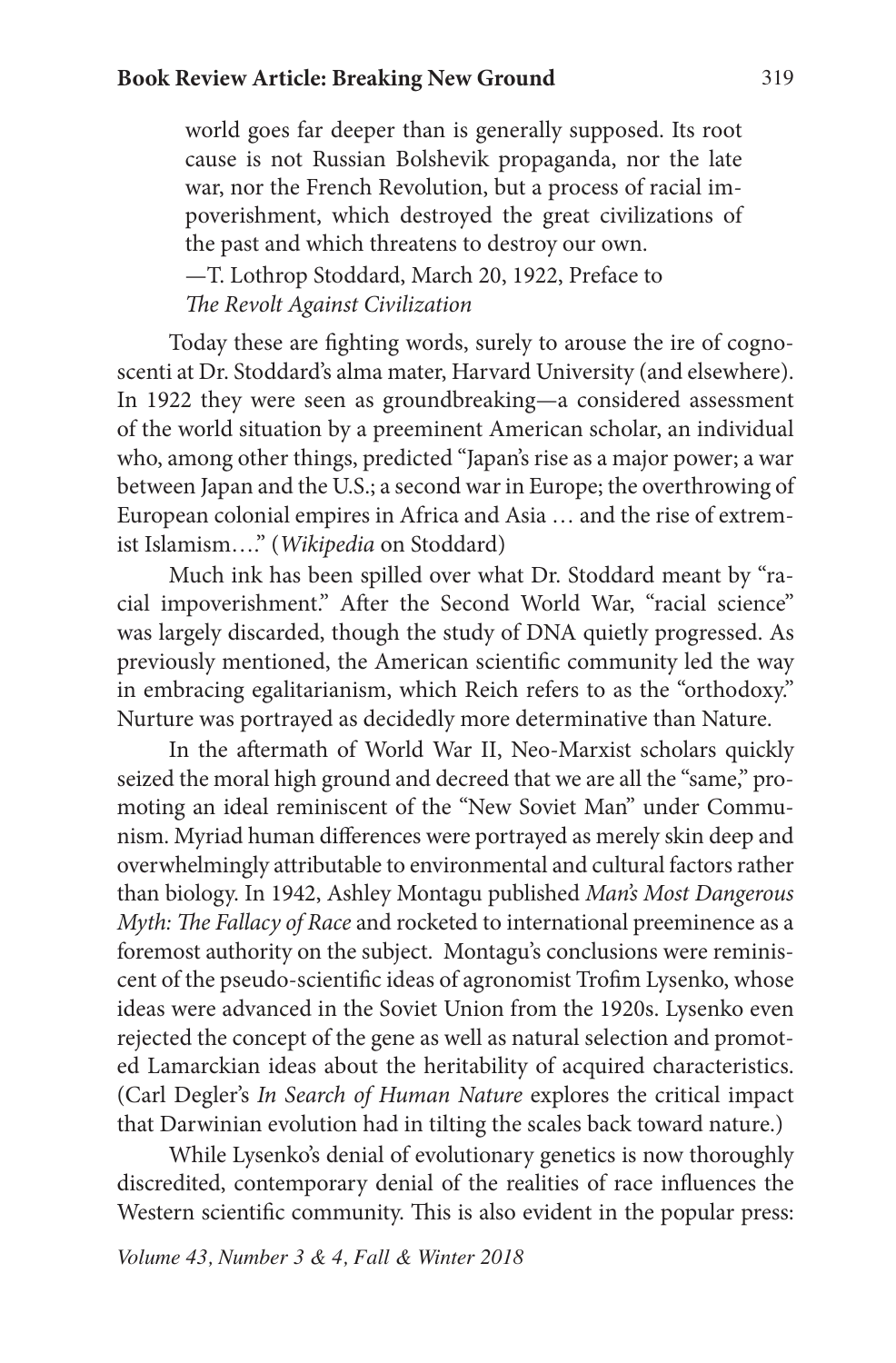The April 2018 issue of *National Geographic,* titled "The Race Issue," proclaimed, "While science tells us that there is no such thing as race, society uses racial distinctions to divide us."

It was the seminal work of Luca Cavalli-Sforza that inspired Dr. Reich. Cavalli-Sforza combined demography with the newly discovered ability to analyze blood groups. He authored *The History and Geography of Human Genes*. This led to the study of connections between blood groups and migration patterns, a new horizon in scientific research. While these were truly sensational developments, their future significance would exceed expectations. Dr. Reich's work reports on how the study of ancient DNA is changing the study of genetics.

Massive resources have been devoted to creating a "level playing field" of equal opportunity in Western societies. Yet scientists understand that equality of condition and equality of outcome are mutually exclusive. However, most remedial measures addressing "inequality" are based on a belief that society's inequities are a product of environmental causation. This thinking has peacefully coexisted with the study of DNA for decades, a tenuous status quo where geneticists and others are scrupulously careful to not transgress egalitarian political correctness. No one should inadvertently telegraph "racist" on a curriculum vitae! While the egalitarian consensus is increasingly challenged, Reich's book has breached the dam. Undoubtedly the pendulum is swinging from the nurture to the nature side of things.

Reich himself offers perhaps the best thumbnail appraisal of his book: It is "exploding stereotypes, undercutting prejudice, and highlighting the connections among peoples not previously known to be related." While hardly immodest, his assertion is indeed correct.

# **Scientific Revolution**

The very title gives it away: *Who We Are and How We Got Here: Ancient DNA and the New Science of the Human Past*. The abiding theme of Reich's book can be summarized in the author's own words:

Ancient DNA has allowed us to peer deeper into time, and forced us to question our understanding of the past....

DNA has emerged as central to the new synthesis of genetics, archaeology and linguistics that is now replacing outdated theories.

…whether we like it or not, there is no stopping the genome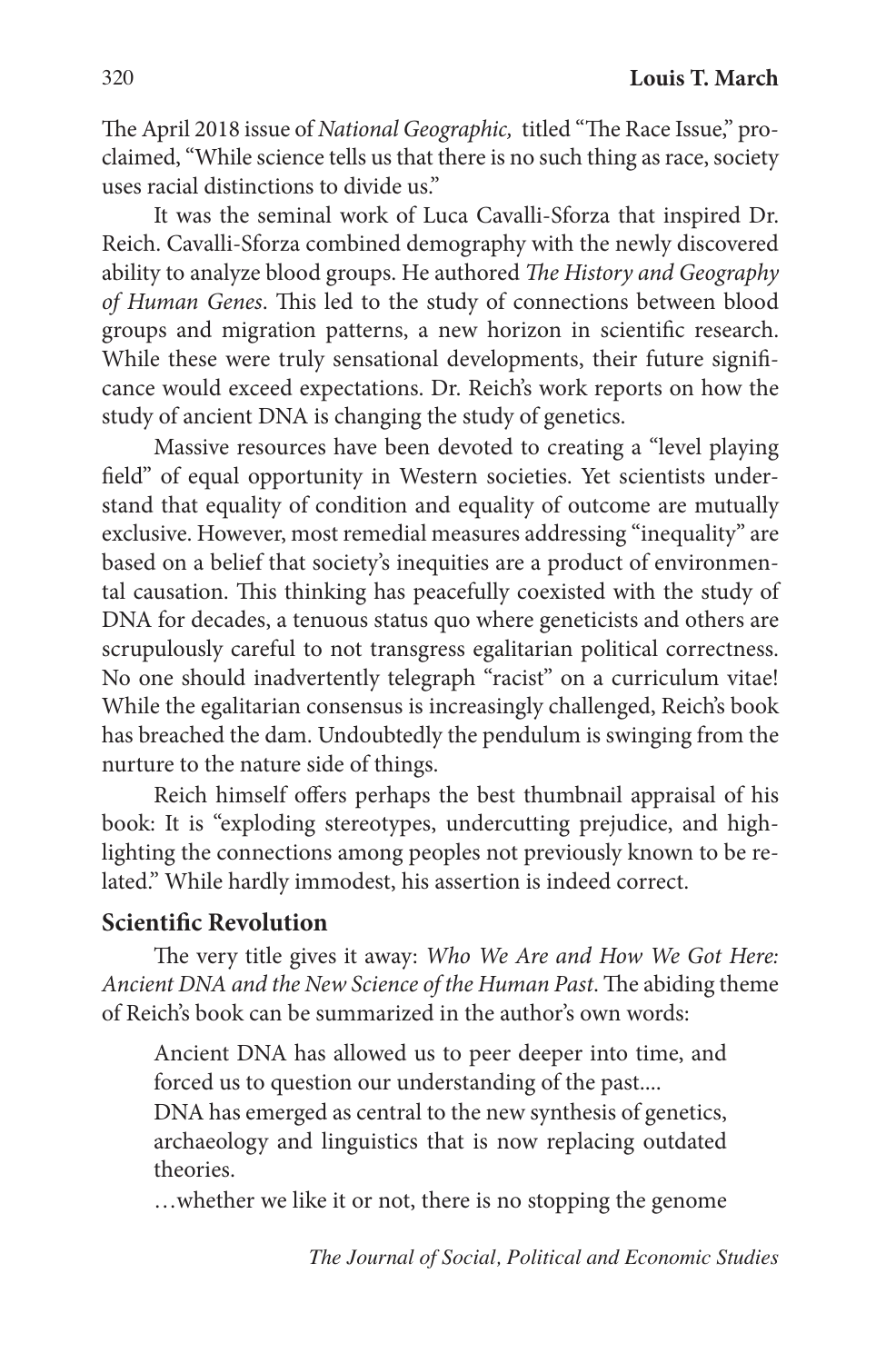revolution. The results that it is producing are making it impossible to maintain the orthodoxy established over the last half century, as they are revealing hard evidence of substantial differences across populations.

Reich's work thoroughly examines the impact and potential ramifications of this "new science." It reports on the scientific revolution in which Reich is a key participant. The study of ancient DNA is contributing mightily to the study of linguistics, anthropology and archaeology, yielding critical new insight into human history.

It could also temper the rigid egalitarian ethos governing how society addresses manifold social challenges. Yet that may be a bridge too far. Western societies have made formidable investments — emotional, political and financial measures — to address environmental causation.

Reich guides the reader on his personal journey of discovery. It began in the early 2000s, when he was tasked with a conducting a novel investigation of 40,000-year-old Neanderthal bones unearthed in Croatia. The mission: determine if evidence exists that humans interbred with Neanderthals. Not so long ago such a notion would have elicited guffaws from dubious clinicians. Yet surprisingly, the answer was yes.

Ancient DNA researchers such as Dr. Reich are the proverbial children in a candy store: so much to be analyzed, and comparatively few resources to investigate. Yet Dr. Reich's journey has not been without controversy. Guilt-ridden German scholars pulled out of one study as early research findings were, to them, reminiscent of Nazi race theories. Reich understands this reaction, and labors to establish that he is quite sensitive to the potential political ramifications of his research.

*Who We Are and How We Got Here* examines the impact of migration, hybridization and differentiation in forming nations, cultures and communities, revealing the genetic history of the peoples of Europe, East Asia, the Indian subcontinent, Africa and the Americas. Ancient DNA confirms the migration from Europe to the Indian subcontinent four thousand years ago, corroborating legends of the *Rig Veda.* 

The ever-changing genetic fault lines of humanity are markedly different from what they were 10,000 years ago. Thus Reich waxes eloquent on much of what humanity has in common. It is widely known that we have been breeding and blending through the millennia. However the more interesting story of humanity's incredible journey, differentiation—how we've sorted ourselves out—merits more emphasis.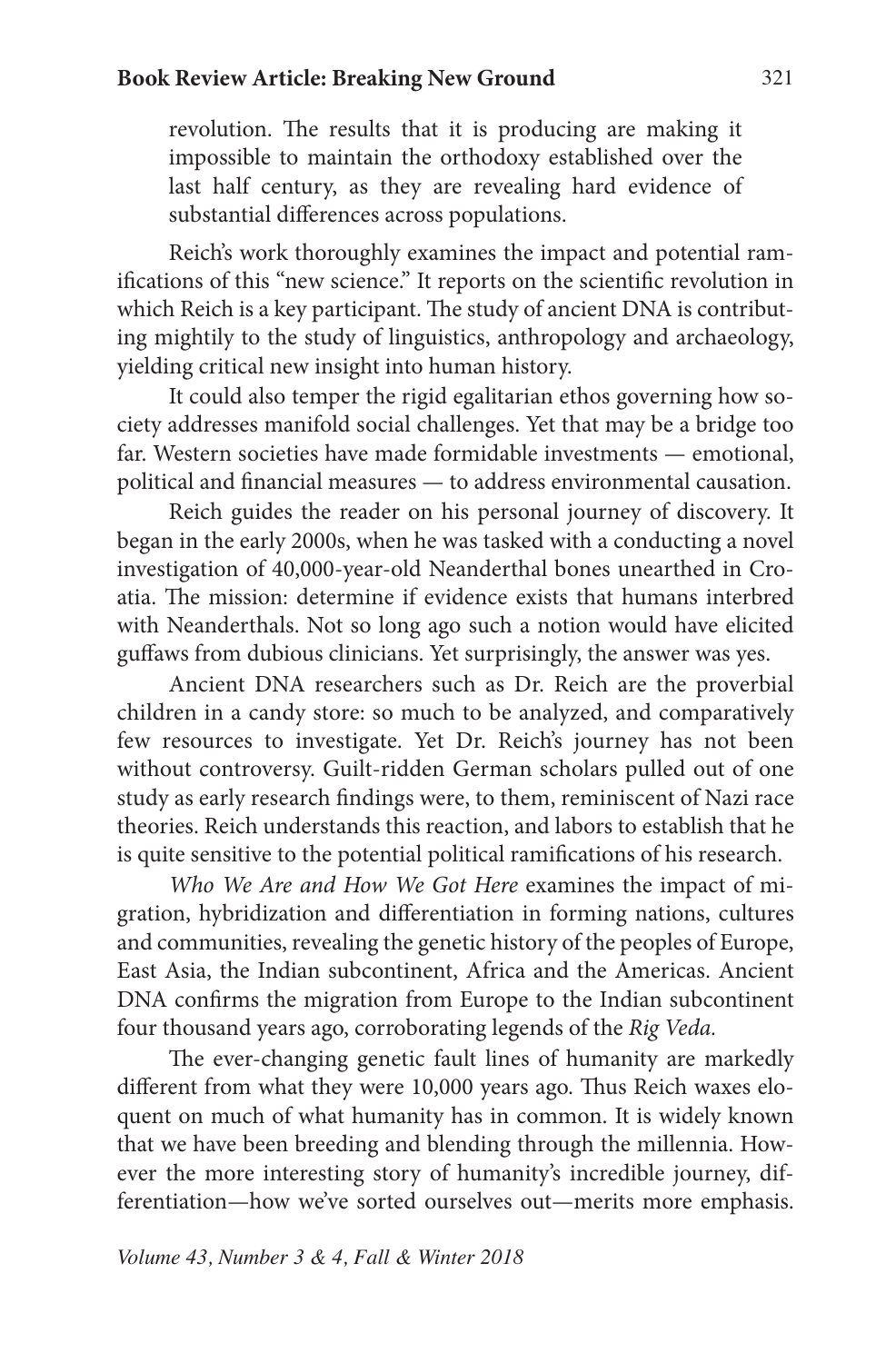The whole of his work leaves us with the impression that Dr. Reich is in agreement with that, though he is keenly aware that any scholarly treatment of the importance of DNA and genetics should be carefully worded. More than a few aspiring scientists have suffered profound professional detriment from running afoul of political correctness on the subject. This brings us to the author's admonition preceding Part Three: "… the data will disprove many commonly held assumptions. The implications of this complexity for society, and for the need to rethink who we are, is the theme of part III of this book."

Indeed. Part Three is aptly entitled: "The Disruptive Genome."

# **Disruptive**

This concluding section is where Dr. Reich deftly preserves his prospects for a Nobel Prize. Among a series of quite interesting anecdotes pertaining to racial admixture in the New World, the following story of a 2006 study stands out: In an extensive sampling of African American men suffering from cancer of the prostate, it was "found that in one region of the genome, they had about 2.8 percent more African ancestry than the average in the rest of their genomes." This genetic anomaly conclusively explained the higher rate of the disease among African Americans than among European Americans. Subsequently the author was "angrily" attacked by an anthropologist who asserted that studying "West African" or "European" DNA to point to biological differences was "flirting with racism."

On another occasion a "legal ethicist" suggested that it would be much better for him to refer to "African-American" and "European" descended populations as "cluster A" and "cluster B," thus purging them of any racial connotation. Race is never far from the surface in the study of genetics. Indeed, Reich studiously avoids mention of "race." This is de rigueur for an egalitarian. It is also a prudent strategy to prevent and protect scholars from politically motivated attacks.

Race, today's foremost four-letter word, is the elephant in the room in the study of genetics. A key tenet of the reigning political orthodoxy is that race is a "social construct," something imprecisely defined by even its proponents. This is in stark contrast to Benjamin Disraeli's pronouncement that "All is race" and that "No man will treat with indifference the principle of Race, for it is the key to history." While DNA studies have yet to contradict Disraeli's assertion, dismissing the very concept of race is the nimble way to avoid it.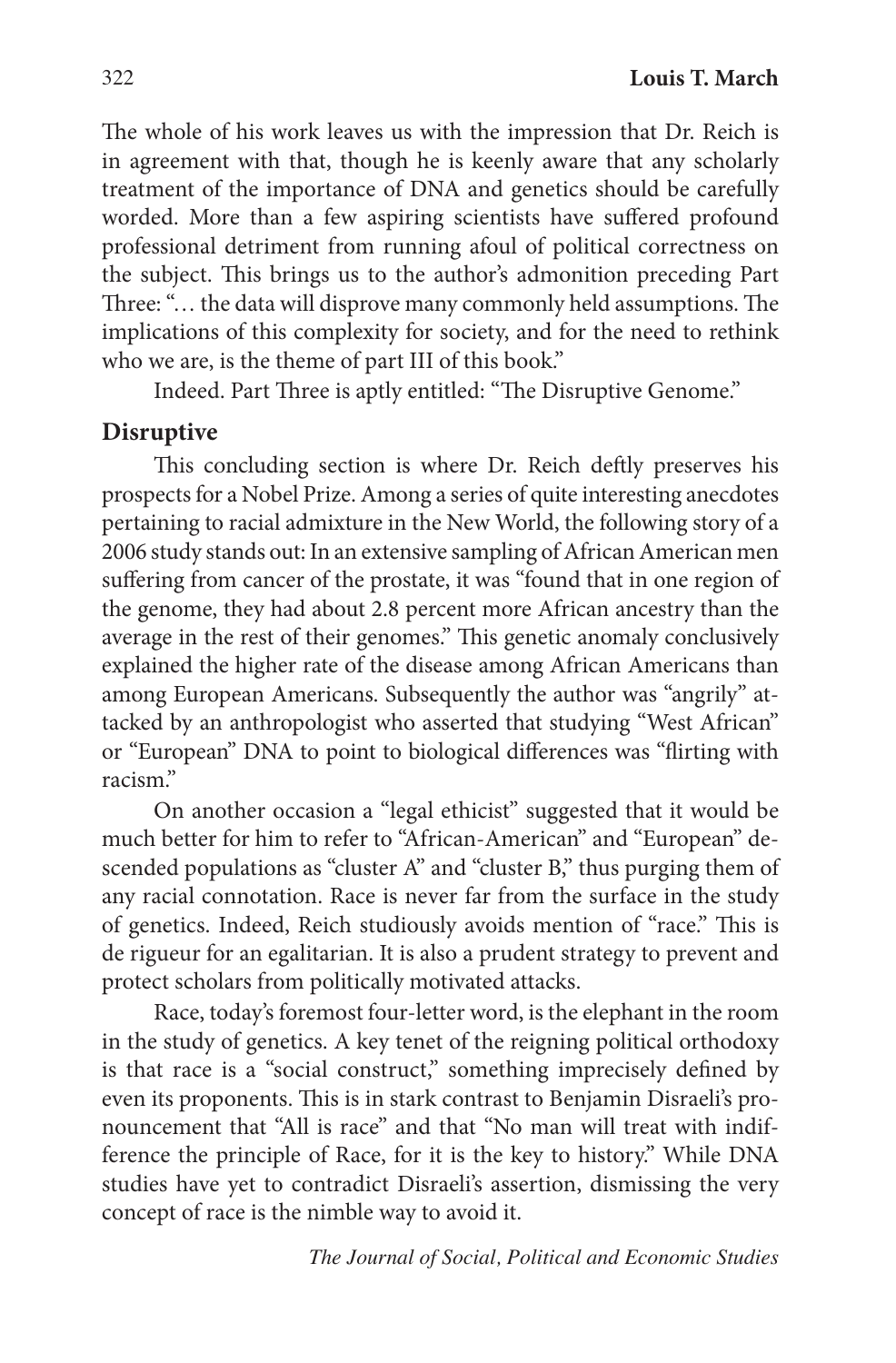#### **Book Review Article: Breaking New Ground** 323

To his credit, Dr. Reich takes the scientific orthodoxy to task. He acknowledges that it was bequeathed to us by Ashley Montagu's *Man's Most Dangerous Myth: The Fallacy of Race,* as well as anthropologist Richard Lewontin's belief that "…Human racial classification is of no social value and is positively destructive of social and human relations..." Reich realizes that dogma rooted in Montagu and Lewontin's orthodoxy has inhibited scientific inquiry. As the study of genetics slowly emerges from the fog of political correctness, a scientist of Dr. Reich's caliber just mentioning this taboo makes *Who We Are and How we Got Here*  significant. As he writes,

But this consensus view of many anthropologists and geneticists has morphed, seemingly without question, into an orthodoxy that the biological differences among human populations are so modest that they should in practice be ignored — and moreover, because the issues are so fraught, the study of biological differences among populations should be avoided if at all possible…. (p. 250).

No reasonable person suspects Dr. Reich, descended from Ashkenazi Jews, of having a political agenda. Yet he is well aware that his own work could well be distorted as being on that "…slippery slope to… pseudoscientific arguments about biological differences…"

So he launches a preemptive defense:

It is now undeniable that there are nontrivial average genetic differences across populations in multiple traits, and the race vocabulary is too ill-defined and too loaded with historical baggage to be helpful…the current debate…is mired in an argument between two indefensible positions. On one side there are beliefs about the nature of the differences which are grounded in bigotry… On the other side there is the idea that any biological differences in populations are so modest that as a matter of social policy they can be ignored and papered over. It is time to move on from this paralyzing false dichotomy and to figure out what the genome is actually telling us (bottom p. 253).

Here Reich is wisely tacking down the middle, striving mightily to steer clear of the "paralyzing false dichotomy," further stating "I have deep sympathy for the concern that genetic discoveries about differences in populations may be misused to justify racism." Indeed. Many scientific